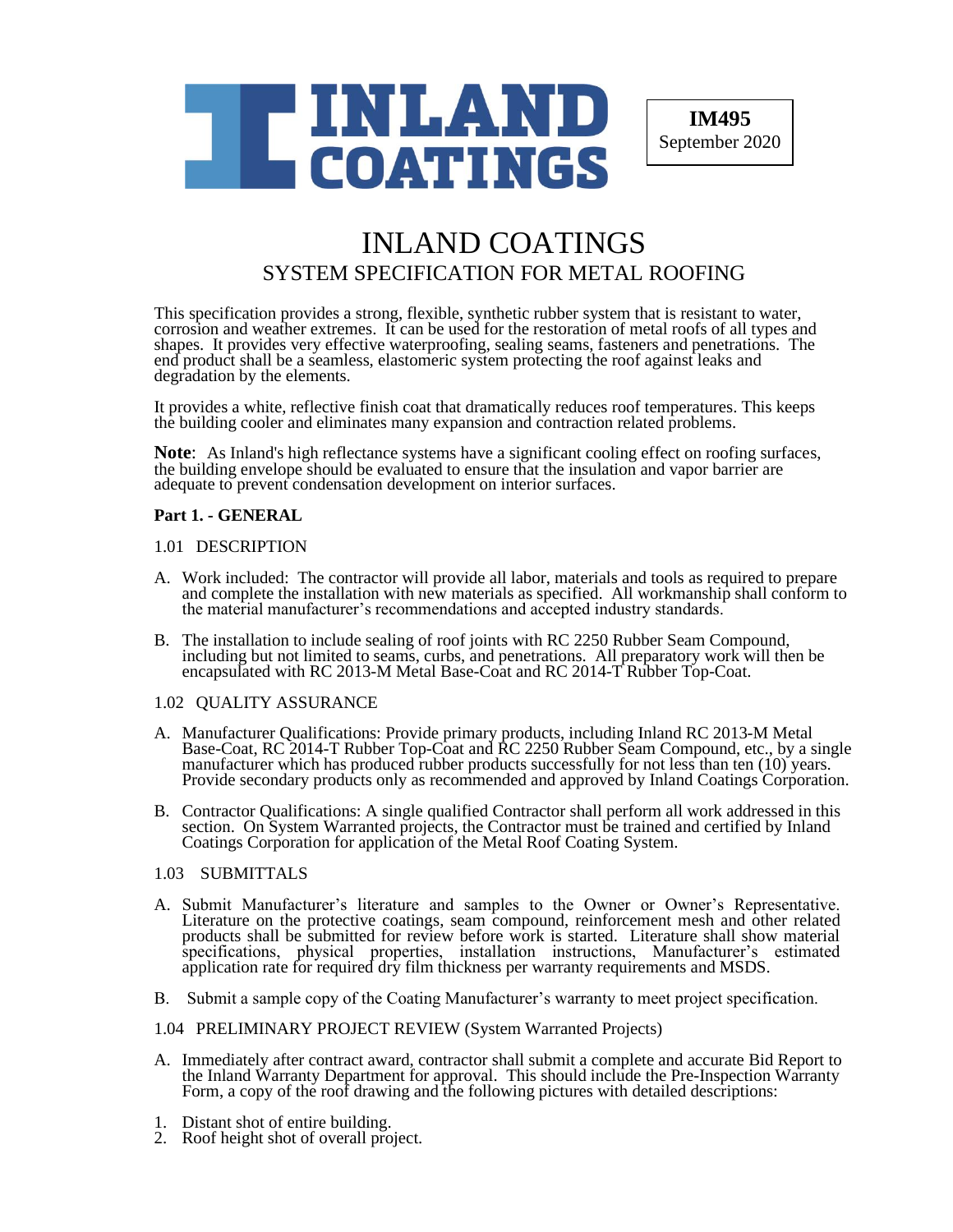- 3. Close-up of horizontal and vertical seams.
- 4. Any unusual flashing or problem areas.

## 1.05 JOB CONDITIONS

- A. Proceed with roofing work only when existing and forecasted weather conditions will permit work to be performed in accordance with manufacturer's requirements as follows:
	- 1. Do not begin work if rain is expected within six hours of application.
	- 2. Do not begin work if surface temperature is above 130 degrees Fahrenheit or below 40 degrees Fahrenheit, or when the dew point is within 5 degrees Fahrenheit of the surface temperature.
	- 3. No moisture, dirt, oils or other contaminants can be present when applying products.
	- 4. Do not atomize coating when wind velocity is above 15 m.p.h.

#### 1.06 FIELD QUALITY CONTROL

- A. The overall weather conditions, including roof surface temperature, ambient air temperature, relative humidity, dew point and wind velocity shall be recorded daily by the Contractor. This data shall be submitted to Inland Coatings with the system warranty information.
- B. Inspections: A minimum of two (Beginning and Final) inspections, by an approved manufacturer's representative, will be required on all projects requiring a System Warranty. The first shall be conducted at the beginning of the project after all surface preparation is completed and prior to the application of any Inland products. The Final inspection will be conducted at the end of the project, after all product applications are completed.
- C. Verification of Coating Thickness: The wet film thickness shall be measured and recorded daily, along with the quantity of product and total square feet applied. This data shall be submitted to Inland Coatings with the system warranty information.

# 1.07 WARRANTY

Provide Inland Product or System Warranty per the requirement of the Building Owner and/or Architect. In order to obtain any Inland System Warranty, the following conditions apply:

- A. Determination of the appropriateness of the Inland Roofing System for any given metal roof must be obtained from Inland's Warranty Department prior to offering any Inland System Warranty. Inland will refuse to offer a warranty on any Inland System being installed over an unfit, unsound or inappropriate substrate. A project approval letter must be received from Inland prior to beginning a System Warranted project.
- B. The Inland Roofing System must be applied to the full area of the roof. A System Warranty will not be issued for installations over a section of any roof unless otherwise approved in advance by the Inland Warranty Department.
- C. Contractor shall provide Inland Warranty Department at least two (2) weeks notice for scheduling of on-site technical support or inspections.
- D. All gutters and roof areas which pond water for more than 48 hours after precipitation ceases are excluded from the coverage under the Inland Warranty.
- E. All required forms, applicable warranty fees and the completed Warranty Registration Form, signed by the Contractor and Building Owner, must be returned to the Inland Warranty Department no later than 30 days after the completion of the project.

#### 1.08 PRODUCT HANDLING

- A. Deliver only approved materials to the job site. Deliver materials in original sealed containers with seals unbroken and labels legible and intact.
- B. Store and handle materials in a manner that shall ensure there is no possibility of contamination. Store in a dry, well-ventilated, weather-tight place, at temperatures between  $50^{\circ}$  F and  $90^{\circ}$  F. Do not stack material pallets more than two high. Do not subject existing roof to unnecessary loading of stockpiled materials. In all cases the storage and handling of materials shall conform to the requirements of the manufacturer and all applicable safety regulatory agencies.
- C. Any damaged materials, or materials not conforming to the specific requirements, shall be rejected by the owner. Rejected materials shall be immediately removed from the job site and replaced at no cost to the owner.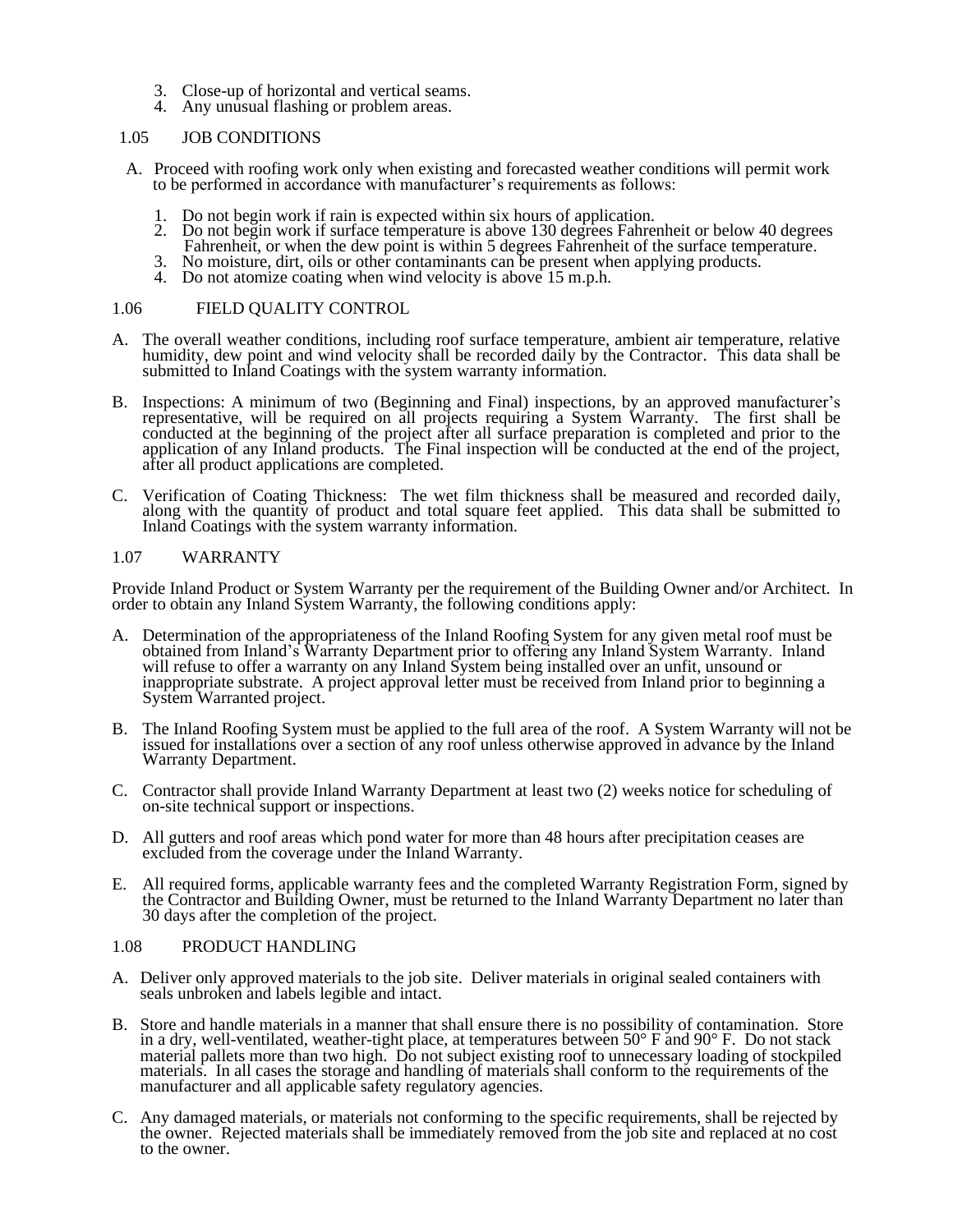# **Part 2. PRODUCTS**

#### 2.01 RUBBER ROOF COATINGS

- A. Rubber Roof Coating products physical specifications and minimal performance criteria shall be as follows:
- 1. RC 2013-M Metal Base-Coat

Drying Time:  $2 - 4$  hours Elongation: 400 percent (ASTM D-412) Tensile Strength: 1500 PSI (ASTM D-412) Coverage Rates:  $65 - 100$  sq. ft/gal Reduction: None Specific Gravity: 1.00<br>Flash Point: 101°F. Flash Point:

2. RC 2014-T Rubber Top-Coat

Drying Time:  $2 - 4$  hours Elongation: 400 percent (ASTM D-412) Tensile Strength: 1500 PSI (ASTM D-412) Coverage Rates:  $65 - 100$  sq. ft/gal Reduction: None Specific Gravity: 1.04<br>Flash Point: 101°F. Flash Point:

3. RC 2250 Rubber Seam Compound

Elongation: 400 percent (ASTM D-412) Tensile Strength: 1000 PSI (ASTM D-412) Reduction: None Specific Gravity: .94<br>Flash Point: 101°F. Flash Point:

4. RPM Series Polyester Mesh

Stitchbonded polyester mesh for reinforcement of seams and penetrations. Provides high strength and good elongation and conforms well to irregular surfaces.

Tensile Strength: 57.1 PSI (ASTM D1682) Elongation: 61% (ASTM D1682) Mullen Burst: 176 lbs. (ASTM D3786) Trapezoid: 16 lbs. (ASTM D1117)

5. CR 2100 Rubber Skylight Coating

 Clear, flexible rubber coating that provides excellent adhesion and water resistance for fiberglass skylight panels.

Drying Time:  $1 - 3$  hours Elongation: 400 percent (ASTM D-412) Tensile Strength: 1520 PSI (ASTM D-412) Coverage Rates:  $80 - 100$  sq. ft/gal Reduction: None Specific Gravity: .87<br>Flash Point: 101°F. Flash Point:

6. RC 300 Roofing Cleaner/Degreaser

An alkaline cleaner that is biodegradable and non-flammable, which cleans and degreases various roofing surfaces.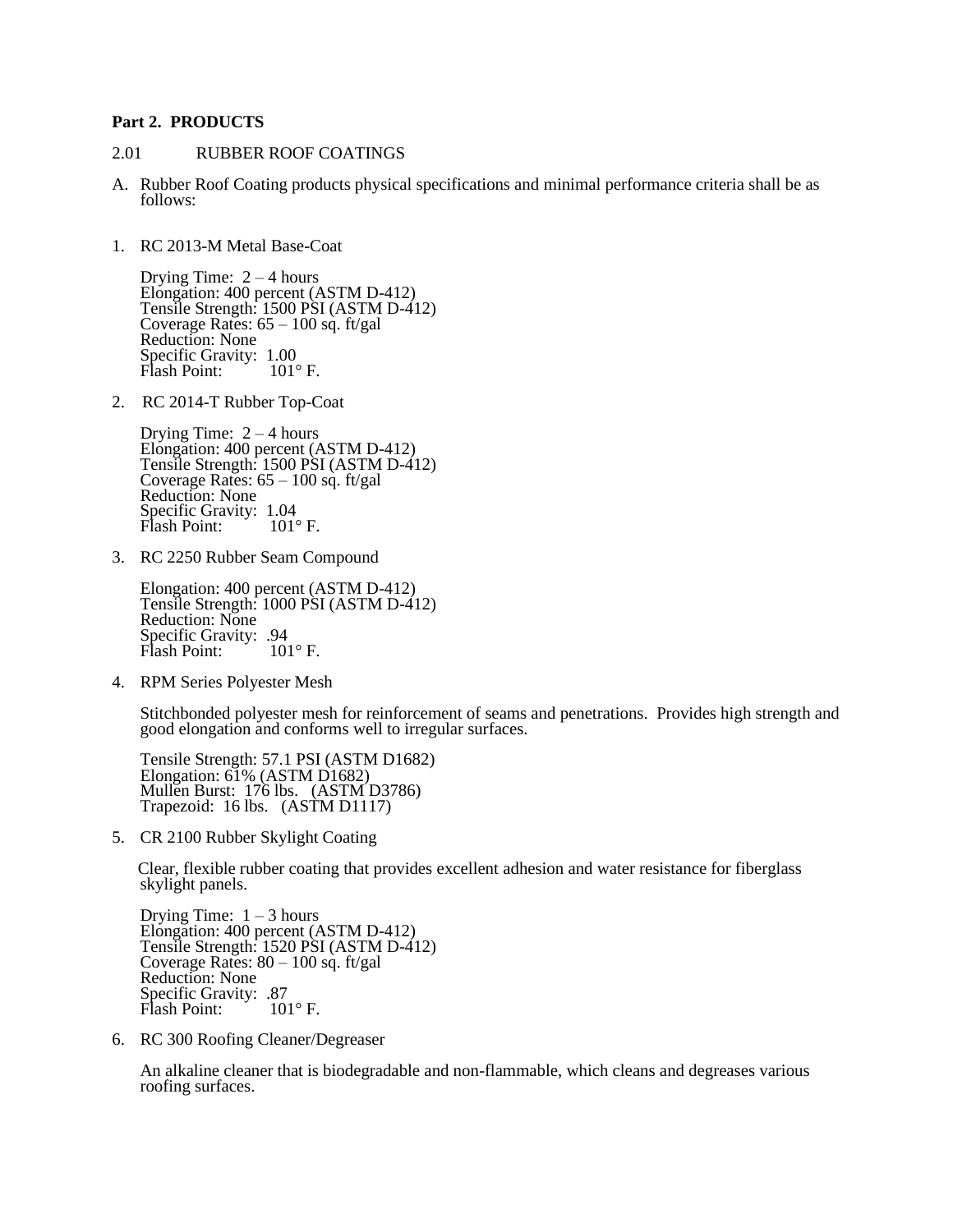7. RST Series Roofing Seam Tape

A strong, flexible seam tape for reinforcement of seams and penetrations. Provides good elongation and conforms well to irregular surfaces.

Solid Content (ASTM D1729-69): 99.8% Tensile Strength (ASTM D-412): 35 PSI Elongation/webbing: 200% Cold Temperature Flexibility: Passes Moisture Vapor Transmission: 0.75 perms

#### 2.02 Manufacturer

- A. The following roof coating manufacturers have been approved for the project. No substitutions by secondary, indirect manufacturers will be allowed.
- 1. Inland Coatings 26259 Hwy 6 Adel, IA 50003 (800) 456-8467 www.inlandcoatings.com
- B. Other manufacturers requesting approval must submit acceptable information certifying that they are the direct manufacturer from raw material into the specified product and meet the performance criteria required.

# **PART 3.0 - INSTALLATION**

3.01 Surface Preparation

- A. Examine substrate to receive new roofing. Do not proceed with installation of the Inland Roofing System until unsatisfactory conditions have been corrected in a manner acceptable to the manufacturer (Inland Coatings Corporation).
- B. Contractor shall address the following:
	- •Treatment of large gaps and cracks
	- •Treatment of ponding water areas
	- •Thorough cleaning
	- •Miscellaneous items
- C. Treatment of Excessive Gaps: All large gaps (1/8" or larger) existing between roof panels must be closed or made flush with self-drilling fasteners w/washers. All other gaps larger than 1/8" must be either closed with self-drilling fasteners w/washers, or filled with backer rod or urethane foam.
- D. Treatment of Ponding Water Areas: Contractor shall make every effort to mechanically eliminate all ponding water areas on the roof prior to application of products ("ponding water" is defined as water which does not properly drain and remains for more than 48 hours after precipitation stops). This may include the installation of crickets, condensation lines from HVAC units, etc.
- E. Repair of Dented / Damaged Panels: Applicator shall repair dented and/or damaged metal roof panels. Dents shall be mechanically removed to the maximum extent possible. If ribs are cracked, Contractor shall cover the broken rib area with RC 2250 Rubber Seam Compound and RPM 400 (4") Polyester Mesh.
- F. Re-tightening and Replacement of Fasteners: All fasteners must be re-tightened, secured or replaced, as necessary. All stripped fasteners must be replaced with larger diameter fasteners w/washers. All missing fasteners must be replaced.
- G. Thorough Cleaning / Removal of Existing Paints and Coatings: Metal substrate must be pressurewashed with clean water. A minimum working pressure of 3,000 psi shall be used to remove all dirt, dust, previous paints/coatings which are delaminating and waste products (oil, oil-based roof cements, solvents, grease, animal fats, etc.). A rotary spray tip and/or the use of Inland RC 300 Cleaner/Degreaser will improve metal panel cleaning. All existing silicone-based sealants must be completely removed from roof substrate prior to application of products. Allow roof to dry thoroughly before application of Inland Rubber Coatings.
- H. Treatment of Residual Asphalt: Installer shall make every effort to remove asphaltic roofing elements. Removal efforts must include use of methods such as pressure-washing, scrapers, wire brushes, power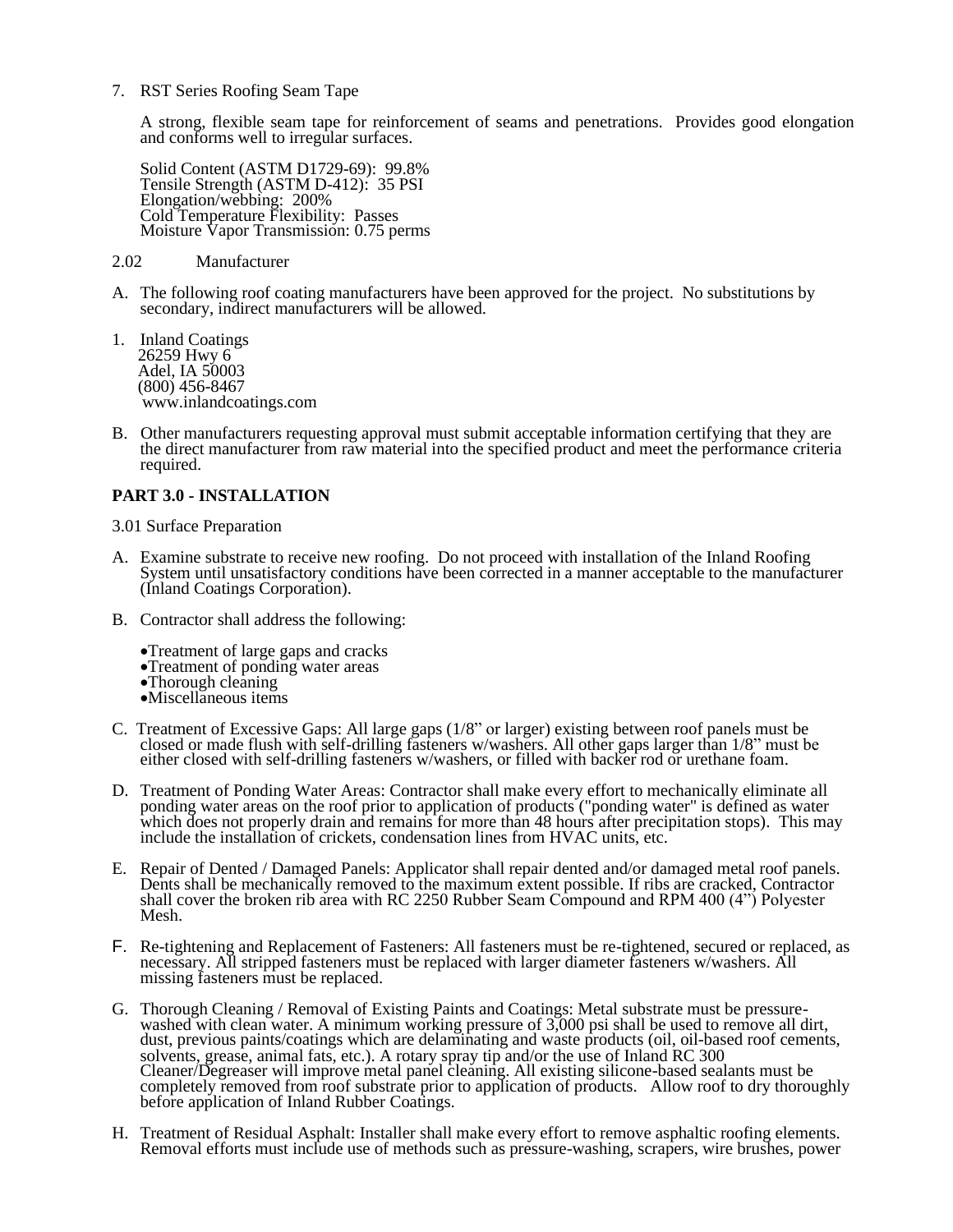wire-wheels, or other similar tools. Residual asphaltic areas are to be addressed with Inland RC-1875 Bleed Blocker.

- I. Treatment of Rust Areas: All rust areas must be thoroughly cleaned to prevent further deterioration of the metal roof panels. Remove all loose, flaking or powdery rust by wire brushing if it has not been removed during the pressure washing. All areas exhibiting tight rust shall be primed with Inland RC 2013-M Metal Base-Coat at a rate of 100 sf/gal.
- J. Air conditioning units, blowers and evaporative coolers shall be disconnected or otherwise modified to prevent contaminating the roof surfaces with water or condensation, and to prevent solvent fumes from entering the building.

#### 3.02 SEAMS, FASTENERS AND PENETRATIONS (Mandatory on System Warranties) (**Method 1- No mesh required**)

**NOTE:** All gaps larger than 1/8" existing between roof panels, flashings, penetrations, etc. must be stitch screwed closed or reinforced using Methods 2 or 3.

- A. **Fasteners:** Coat all fasteners with a liberal amount of RC 2250 Rubber Seam Compound. All fasteners must be totally encapsulated.
- B. **Vertical Seams:** Gaps smaller than 1/8" do not require the use of reinforcing mesh and can be sealed with RC 2250 Rubber Seam Compound. All vertical seams should be coated with RC 2250 Rubber Seam Compound at a coverage rate of 28 sf/gal. (A 3" to 4" wide pattern should yield 80 to 100 lft/gal @ 30 mils DFT). This to be accomplished in a one-coat process, with the RC 2250 back-brushed into the seam and the seam area filled and free of voids.
- 1. The application of RC 2250 Rubber Seam Compound should be centered on the metal seam, overlapping an adequate distance on either side of the seam.
- C. **Horizontal Seams:** All horizontal seams should be coated with RC 2250 Rubber Seam Compound at a coverage rate of 19 sf/gal. (A 5" wide pattern should yield 45 lft/gal @ 45 mils DFT). The above coverage rates are to be achieved in a two-coat application, with the RC 2250 back-brushed into the seam and the seam area filled and free of voids.
- 1. The application of RC 2250 Rubber Seam Compound should be centered on the metal seam, overlapping an adequate distance on either side of the seam. Allow seam area to cure a minimum of two hours between coats.
- D. **Penetrations and Flashings:** Flash all curbs, crickets, rakes, parapet walls, ridgecaps, vent pipes, pinholes on metal panel, skylights, etc. with RC 2250 Rubber Seam Compound at a coverage rate of 19 sf/gal. (A 5" wide pattern should yield 45 lft/gal @ 45 mils DFT). The above coverage rates are to be achieved in a two-coat application.
- E. **Skylights:** Apply two coats of CR 2100 Rubber Skylight Coating to all fiberglass skylight panels at a rate of 100 sf/gal per coat. This is best accomplished using a roller or brush.
- F. **Gutters:** Apply RC 2250 Rubber Seam Compound at a coverage rate of 19 sf/gal. (A 5" wide pattern should yield 45 lft/gal @ 45 mils DFT). The above coverage rates are to be achieved in a two-coat application. Gutter must be clean and dry before application.

#### 3.03 SEAMS, FASTENERS AND PENETRATIONS (Mandatory on System Warranties) (**Method 2 with RPM Series Polyester mesh**)

- A. **Fasteners:** Coat all fasteners with a liberal amount of RC 2250 Rubber Seam Compound. All fasteners must be totally encapsulated.
- B. **Vertical Seams:** All vertical seams should be coated with RC 2250 Rubber Seam Compound at a coverage rate of 28 sf/gal. (A 3" to 4" wide pattern should yield 80 to 100 lft/gal  $@$  30 mils DFT). The above coverage rates are to be achieved in a two-coat application, with the first coat back-brushed into the seam, with the seam area filled and free of voids.
- 1. The application of RC 2250 Rubber Seam Compound should be centered on the metal seam, overlapping an adequate distance on either side of the seam.
- 2. Embed RPM 200 Polyester Mesh (2" wide) into the seam compound. Back-brush the RPM 200 using a stiff bristle brush to prevent wrinkling or air pockets under the fabric. Allow seam area to cure a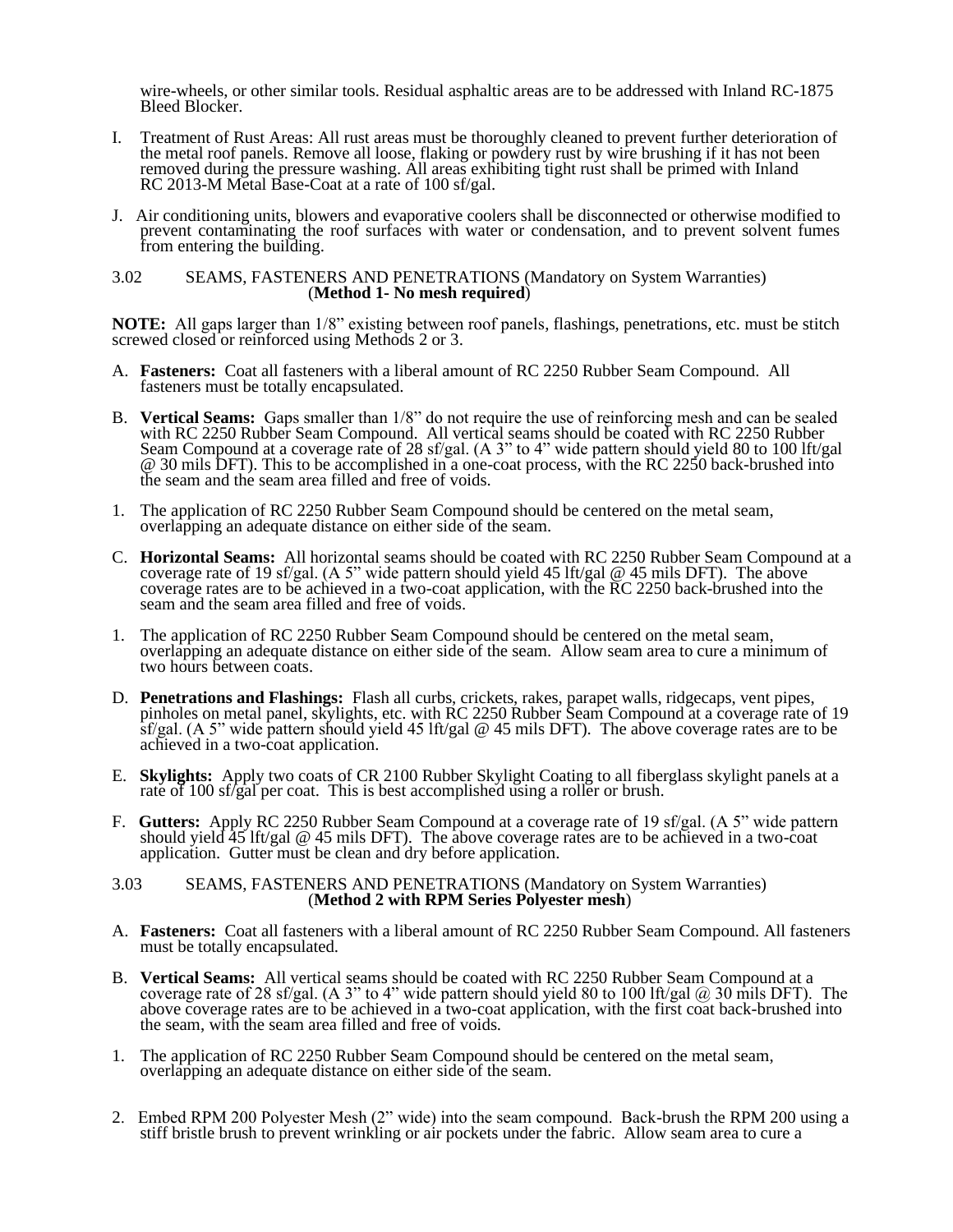minimum of two hours. A liberal second coat of RC 2250 is then applied over the RPM 200 Polyester Mesh.

- C. **Horizontal Seams:** All horizontal seams should be coated with RC 2250 Rubber Seam Compound at a coverage rate of 19 sf/gal. (A 5" wide pattern should yield 45 lft/gal  $@$  45 mils DFT). The above coverage rates are to be achieved in a two-coat application.
- 1. The application of RC 2250 should be centered on the metal seam, overlapping an adequate distance on either side of the seam to accommodate the width of the polyester mesh.
- 2. Embed RPM 400 Polyester Mesh (4" wide) into the seam compound. Back-brush the RPM 400 polyester using a stiff bristle brush to prevent wrinkling or air pockets under the fabric. Allow seam area to cure a minimum of two hours. A liberal second coat of RC 2250 Rubber Seam Compound is then applied over the RPM 400.
- D. **Penetrations and Flashings:** Flash all curbs, crickets, rakes, parapet walls, ridgecaps, vent pipes, pinholes on metal panel, skylights, etc. with RC 2250 Rubber Seam Compound, then embed RPM 400 Polyester Mesh (4<sup>\*</sup> wide). Cover the RPM 400 mesh with a liberal second coat of RC 2250 Rubber seam compound.
- E. **Skylights:** Apply two coats of CR 2100 Rubber Skylight Coating to all fiberglass skylight panels at a rate of 100 sf/gal per coat. This is best accomplished using a roller or brush.
- F. **Gutters:** Apply RC 2250 Rubber Seam Compound to all gutter seams at a coverage rate of 19 sf/gal. (A 5" wide pattern should yield 45 lft/gal  $\omega$  45 mils DFT). The above coverage rates are to be achieved in a two-coat application, with RPM 400 embedded into the first coat. Gutter must be clean and dry before application.

## 3.04 SEAMS, FASTENERS AND PENETRATIONS (Mandatory on System Warranties) (**Method 3 with RST Series Roofing Seam Tape**)

A. **Fasteners:** Coat all fasteners with a liberal amount of RC 2250 Rubber Seam Compound. All fasteners must be totally encapsulated.

# **B. Vertical Seams:**

- 1. Carefully apply RST-200 Roofing Seam Tape to the seam area and work into all cracks and crevices to prevent wrinkling or air pockets. Apply a liberal coat of RC-2250 Seam Compound at a coverage rate of 56 sf/gal. (A  $3$ <sup>\*</sup> to 4<sup>\*</sup> wide pattern should yield 160 to 200 lft/gal @ 15 mils DFT). The combined minimum Dry Film Thickness (DFT) required under this specification shall be 30 mils.
- 2. All seaming applications should be centered on the metal seam, overlapping an adequate distance on either side of the seam.
- C. **Horizontal Seams:** Carefully apply RST-400 Roofing Seam Tape to the seam area and work into all cracks and crevices to prevent wrinkling or air pockets. Apply a liberal coat of RC-2250 Rubber Seam Compound at a coverage rate of 34 sf/gal. (A 5<sup>\*</sup> wide pattern should yield 80 lft/gal @ 25 mils DFT). The combined minimum Dry Film Thickness (DFT) required under this specification shall be 45 mils.
- 1. All seaming applications should be centered on the metal seam, overlapping an adequate distance on either side of the seam.
- D. **Penetrations and Flashings:** Flash all curbs, crickets, rakes, parapet walls, ridgecaps, vent pipes, pinholes on metal panel, skylights, etc. with RST-400 Seam tape (4" wide). Cover the RST-400 tape with a liberal coat of RC 2250 Rubber Seam Compound at a coverage rate of 34 sf/gal. (A 5" wide pattern should yield 80 lft/gal @ 25 mils DFT).
- E. **Skylights:** Apply two coats of CR 2100 Rubber Skylight Coating to all fiberglass skylight panels at a rate of 100 sf/gal per coat. This is best accomplished using a roller or brush.
- F. **Gutters:** Apply RST-400 Seam Tape to all interior gutter seams. Cover the RST-400 tape with a liberal coat of RC 2200 Rubber seam compound at a coverage rate of 34 sf/gal. (A 5" wide pattern should yield 80 lft/gal @ 25 mils DFT). Gutter must be clean and dry before application.